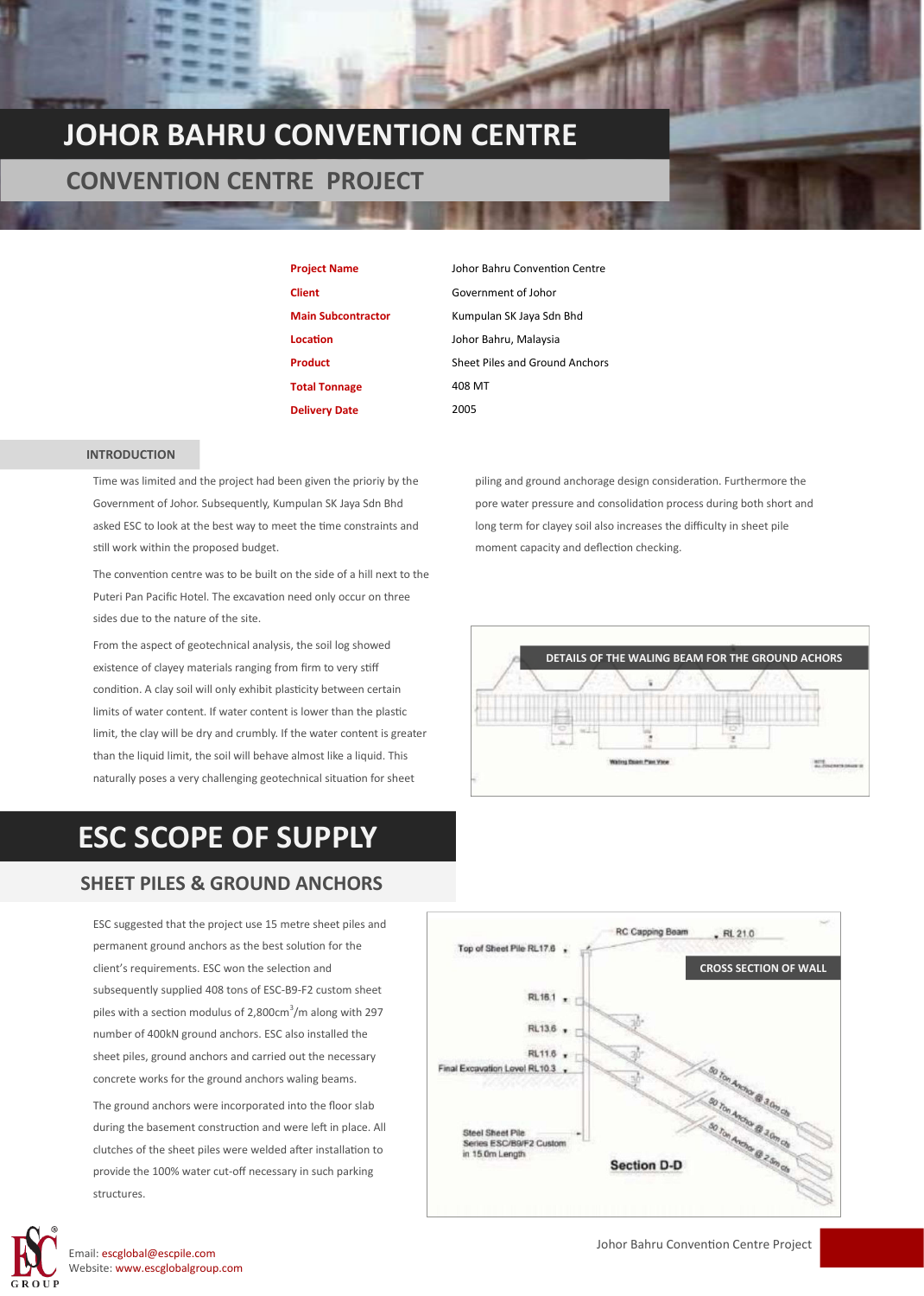# **ON-SITE INSTALLATION**



**AFTER INITIAL INSTALLATION WITH THE VIBROHAMMER A HYDRAULIC HAMMER WAS EMPLOYED TO DRIVE TO FINAL DEPTH**